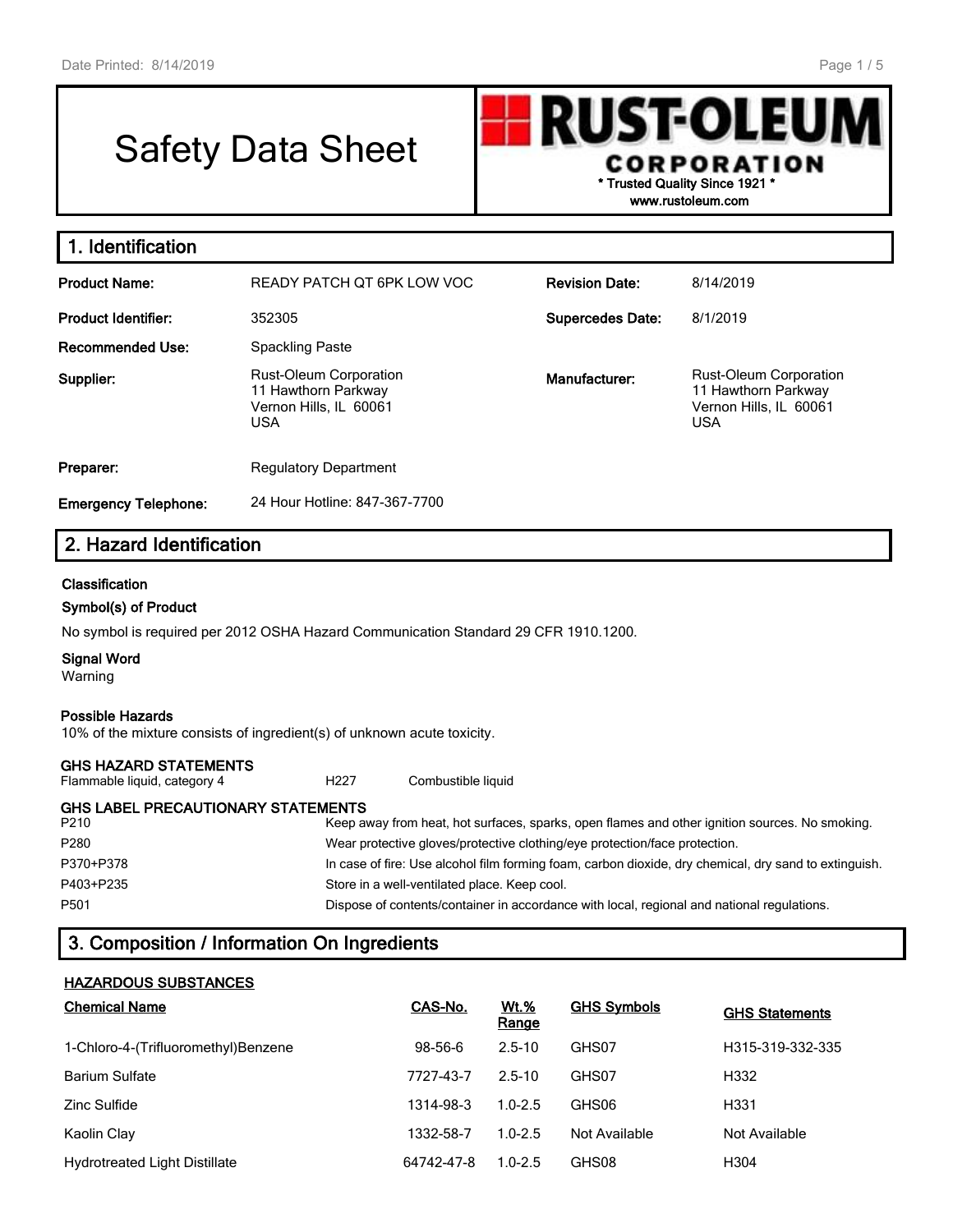| Soybean Flour, Defatted | 68308-36-1 | $1.0 - 2.5$ | Not Available | Not Available |
|-------------------------|------------|-------------|---------------|---------------|
| Zinc Oxide              | 1314-13-2  | $0.1 - 1.0$ | Not Available | Not Available |
| Aqueous Ammonia         | 1336-21-6  | $0.1 - 1.0$ | GHS05-GHS07   | H302-314-335  |
| Ammonium Bifluoride     | 1341-49-7  | $01 - 10$   | GHS05-GHS06   | H301-314      |

# **4. First-Aid Measures**

**FIRST AID - EYE CONTACT:** Immediately flush eyes with plenty of water for at least 15 minutes holding eyelids open. Get medical attention. Do NOT allow rubbing of eyes or keeping eyes closed.

**FIRST AID - SKIN CONTACT:** Wash skin with soap and water. Remove contaminated clothing. Get medical attention if irritation develops or persists.

**FIRST AID - INHALATION:** Remove to fresh air. If not breathing, give artificial respiration. If breathing is difficult, give oxygen. Get immediate medical attention. Do NOT use mouth-to-mouth resuscitation. If you experience difficulty in breathing, leave the area to obtain fresh air. If continued difficulty is experienced, get medical assistance immediately.

**FIRST AID - INGESTION:** If swallowed, get medical attention.

# **5. Fire-Fighting Measures**

**EXTINGUISHING MEDIA:** Alcohol Film Forming Foam, Carbon Dioxide, Dry Chemical, Dry Sand, Water Fog

**UNUSUAL FIRE AND EXPLOSION HAZARDS:** No unusual fire or explosion hazards noted. Closed containers may explode when exposed to extreme heat due to buildup of steam. Keep containers tightly closed. Combustible liquid and vapor.

**SPECIAL FIREFIGHTING PROCEDURES:** Evacuate area and fight fire from a safe distance. Use water spray to keep fire-exposed containers cool. Containers may explode when heated.

**Special Fire and Explosion Hazard (Combustible Dust):** No Information

### **6. Accidental Release Measures**

**STEPS TO BE TAKEN IF MATERIAL IS RELEASED OR SPILLED:** Dispose of according to local, state (provincial) and federal regulations. Do not incinerate closed containers. Remove all sources of ignition, ventilate area and remove with inert absorbent and non-sparking tools.

# **7. Handling and Storage**

**HANDLING:** Wash thoroughly after handling. Wash hands before eating. Remove contaminated clothing and launder before reuse. Use only with adequate ventilation. Follow all SDS and label precautions even after container is emptied because it may retain product residues. Avoid breathing fumes, vapors, or mist. Avoid contact with eyes, skin and clothing.

**STORAGE:** Store in a dry, well ventilated place. Keep container tightly closed when not in use. Keep containers tightly closed. Isolate from heat, electrical equipment, sparks and open flame. Avoid excess heat.

**Advice on Safe Handling of Combustible Dust:** No Information

# **8. Exposure Controls / Personal Protection**

| <b>Chemical Name</b>                    | CAS-No.    | Weight %<br>Less Than | <b>ACGIH TLV-</b><br><b>TWA</b> | <b>ACGIH TLV-</b><br><b>STEL</b> | <b>OSHA PEL-TWA</b> | <b>OSHA PEL-</b><br><b>CEILING</b> |
|-----------------------------------------|------------|-----------------------|---------------------------------|----------------------------------|---------------------|------------------------------------|
| 1-Chloro-4-(Trifluoromethyl)<br>Benzene | 98-56-6    | 10.0                  | $2.5 \text{ mg/m}$              | N.E.                             | $2.5 \text{ mg/m}$  | N.E.                               |
| <b>Barium Sulfate</b>                   | 7727-43-7  | 5.0                   | $5 \text{ mg/m}$                | N.E.                             | $15 \text{ mg/m}$   | N.E.                               |
| Zinc Sulfide                            | 1314-98-3  | 5.0                   | N.E.                            | N.E.                             | N.E.                | N.E.                               |
| Kaolin Clay                             | 1332-58-7  | 5.0                   | $2 \text{ mg/m}$                | N.E.                             | $15 \text{ mg/m}$   | N.E.                               |
| <b>Hydrotreated Light Distillate</b>    | 64742-47-8 | 5.0                   | N.E.                            | N.E.                             | N.E.                | N.E.                               |
| Soybean Flour, Defatted                 | 68308-36-1 | 5.0                   | N.E.                            | N.E.                             | N.E.                | N.E.                               |
| Zinc Oxide                              | 1314-13-2  | 1.0                   | $2 \text{ mg/m}$                | $10 \text{ mg/m}$                | $5 \text{ mg/m}$    | N.E.                               |
| Aqueous Ammonia                         | 1336-21-6  | 1.0                   | N.E.                            | N.E.                             | N.E.                | N.E.                               |
| Ammonium Bifluoride                     | 1341-49-7  | 1.0                   | $2.5 \text{ mg/m}$              | N.E.                             | $2.5 \text{ mg/m}$  | N.E.                               |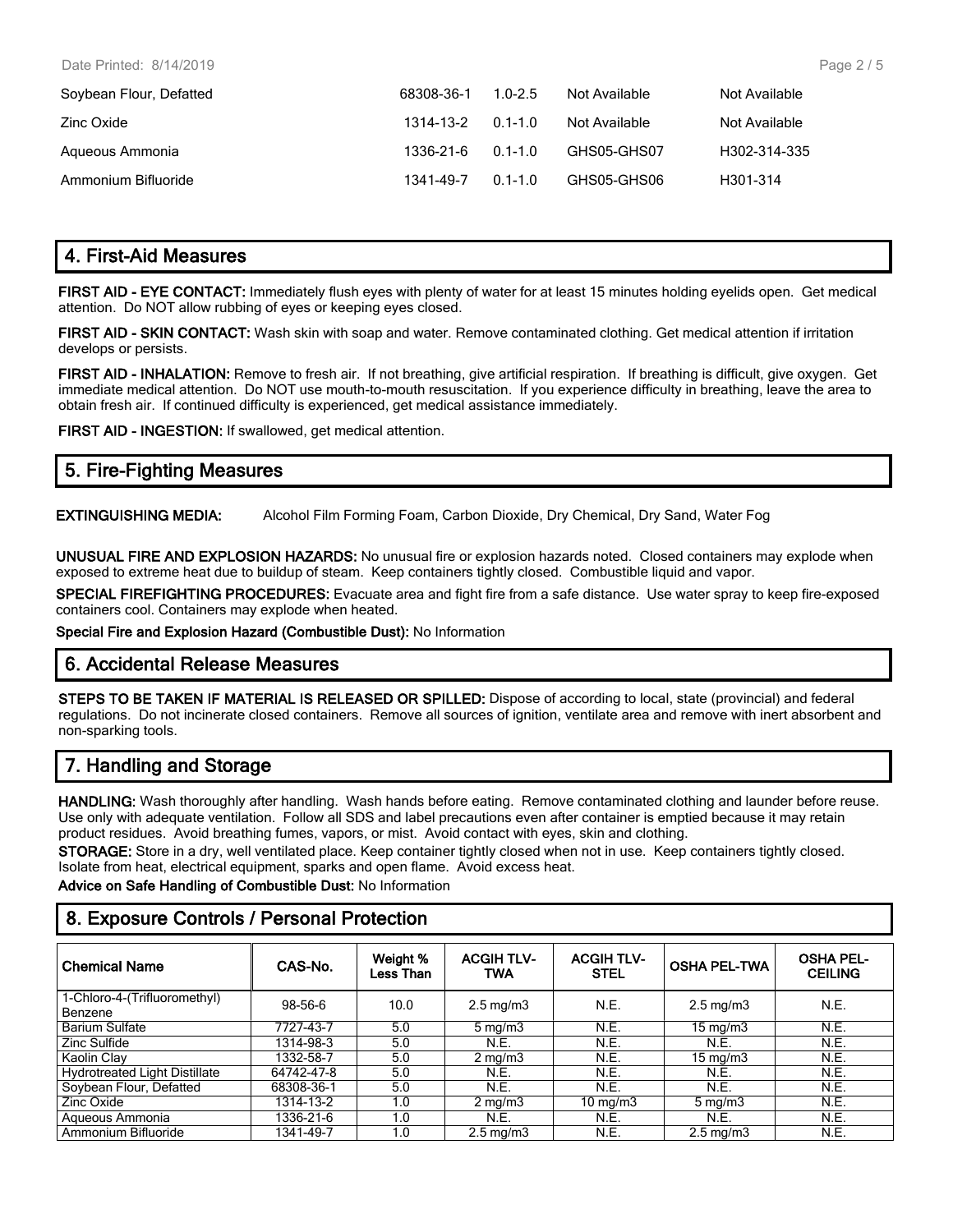#### **PERSONAL PROTECTION**

**ENGINEERING CONTROLS:** Use process enclosures, local exhaust ventilation, or other engineering controls to control airborne levels below recommended exposure limits. Prevent build-up of vapors by opening all doors and windows to achieve crossventilation.

**RESPIRATORY PROTECTION:** A respiratory protection program that meets OSHA 1910.134 and ANSI Z88.2 requirements must be followed whenever workplace conditions warrant a respirator's use.

**SKIN PROTECTION:** Use gloves to prevent prolonged skin contact. Nitrile or Neoprene gloves may afford adequate skin protection.

**EYE PROTECTION:** Use safety eyewear designed to protect against splash of liquids.

**OTHER PROTECTIVE EQUIPMENT:** Refer to safety supervisor or industrial hygienist for further guidance regarding types of personal protective equipment and their applications.

**HYGIENIC PRACTICES:** Wash thoroughly with soap and water before eating, drinking or smoking. Remove contaminated clothing immediately and launder before reuse.

**Engineering Measures for Combustible Dust:** No Information

# **9. Physical and Chemical Properties**

| Appearance:                 | Gel/Paste                  | <b>Physical State:</b>            | Liguid       |
|-----------------------------|----------------------------|-----------------------------------|--------------|
| Odor:                       | Characteristic             | <b>Odor Threshold:</b>            | N.E.         |
| <b>Specific Gravity:</b>    | 1.675                      | pH:                               | N.A.         |
| Freeze Point, °C:           | N.D.                       | <b>Viscosity:</b>                 | N.D.         |
| <b>Solubility in Water:</b> | Partially                  | Partition Coefficient, n-octanol/ |              |
| Decompostion Temp., °C:     | N.D.                       | water:                            | N.D.         |
| Boiling Range, °C:          | 100 - 537                  | Explosive Limits, vol%:           | $0.9 - 10.5$ |
| <b>Flammability:</b>        | <b>Supports Combustion</b> | Flash Point, °C:                  | 83           |
| <b>Evaporation Rate:</b>    | Slower than Ether          | Auto-ignition Temp., °C:          | N.D.         |
| <b>Vapor Density:</b>       | Heavier than Air           | <b>Vapor Pressure:</b>            | N.D.         |
|                             |                            |                                   |              |

(See "Other information" Section for abbreviation legend)

# **10. Stability and Reactivity**

#### **CONDITIONS TO AVOID:** No Information

**INCOMPATIBILITY:** Incompatible with strong oxidizing agents, strong acids and strong alkalies.

**HAZARDOUS DECOMPOSITION:** When heated to decomposition, it emits acrid smoke and irritating fumes. Contains solvents which may form carbon monoxide, carbon dioxide, and formaldehyde.

**HAZARDOUS POLYMERIZATION:** Will not occur under normal conditions.

**STABILITY:** This product is stable under normal storage conditions.

# **11. Toxicological Information**

**EFFECTS OF OVEREXPOSURE - EYE CONTACT:** Substance causes moderate eye irritation.

**EFFECTS OF OVEREXPOSURE - SKIN CONTACT:** Substance may cause slight skin irritation.

**EFFECTS OF OVEREXPOSURE - INHALATION:** High gas, vapor, mist or dust concentrations may be harmful if inhaled. Avoid breathing fumes, spray, vapors, or mist. High vapor concentrations are irritating to the eyes, nose, throat and lungs. Prolonged or excessive inhalation may cause respiratory tract irritation.

**EFFECTS OF OVEREXPOSURE - INGESTION:** Irritating to the nose, throat and respiratory tract. Harmful if swallowed.

**EFFECTS OF OVEREXPOSURE - CHRONIC HAZARDS:** Reports have associated repeated and prolonged occupational overexposure to solvents with permanent brain and nervous system damage.

**PRIMARY ROUTE(S) OF ENTRY:** Eye Contact, Ingestion, Inhalation, Skin Absorption, Skin Contact

#### **ACUTE TOXICITY VALUES**

#### **The acute effects of this product have not been tested. Data on individual components are tabulated below:**

| CAS-No.    | <b>Chemical Name</b>                 | Oral LD50        | Dermal LD50        | Vapor LC50     |
|------------|--------------------------------------|------------------|--------------------|----------------|
| 98-56-6    | 1-Chloro-4-(Trifluoromethyl)Benzene  | 13000 mg/kg Rat  | >2690 mg/kg Rabbit | N.E.           |
| 7727-43-7  | <b>Barium Sulfate</b>                | 307000 mg/kg Rat | N.E                | N.F.           |
| 1314-98-3  | Zinc Sulfide                         | >2000 mg/kg Rat  | >2000 mg/kg Rat    | >5 mg/L Rat    |
| 1332-58-7  | Kaolin Clav                          | 5500 mg/kg       | >5000 mg/kg Rat    |                |
| 64742-47-8 | <b>Hydrotreated Light Distillate</b> | >5000 mg/kg Rat  | >2000 mg/kg Rabbit | >5000 mg/L Rat |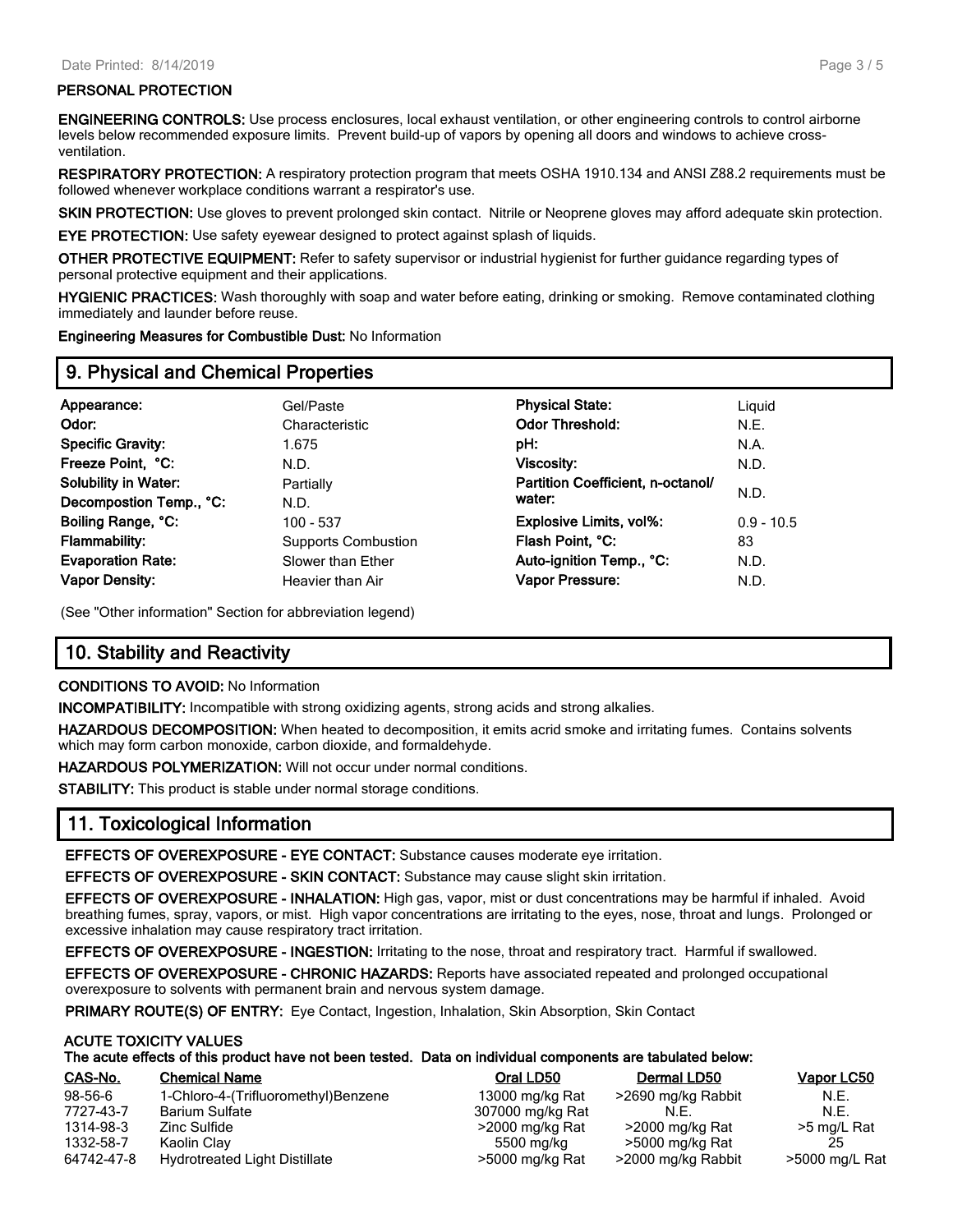| 1314-13-2 | Zinc Oxide          | >5000 mg/kg Rat | N.E. | N.E. |
|-----------|---------------------|-----------------|------|------|
| 1336-21-6 | Aqueous Ammonia     | 350 mg/kg Rat   | N.E. | N.E. |
| 1341-49-7 | Ammonium Bifluoride | 130 mg/kg Rat   | N.E. | N.E. |

N.E. - Not Established

# **12. Ecological Information**

**ECOLOGICAL INFORMATION:** Product is a mixture of listed components.

# **13. Disposal Information**

**DISPOSAL INFORMATION:** Do not incinerate closed containers. Dispose of material in accordance to local, state, and federal regulations and ordinances.

# **14. Transport Information**

|                              | Domestic (USDOT) | International (IMDG) | Air (IATA)    | <b>TDG (Canada)</b> |
|------------------------------|------------------|----------------------|---------------|---------------------|
| <b>UN Number:</b>            | N.A.             | N.A.                 | N.A.          | N.A.                |
| <b>Proper Shipping Name:</b> | Not Regulated    | Not Regulated        | Not Regulated | Not Regulated       |
| <b>Hazard Class:</b>         | N.A.             | N.A.                 | N.A.          | N.A.                |
| <b>Packing Group:</b>        | N.A.             | N.A.                 | N.A.          | N.A.                |
| <b>Limited Quantity:</b>     | No.              | No.                  | No.           | No                  |

# **15. Regulatory Information**

# **U.S. Federal Regulations:**

#### **CERCLA - SARA Hazard Category**

This product has been reviewed according to the EPA 'Hazard Categories' promulgated under Sections 311 and 312 of the Superfund Amendment and Reauthorization Act of 1986 (SARA Title III) and is considered, under applicable definitions, to meet the following categories:

Flammable (gases, aerosols, liquids, or solids)

#### **Sara Section 313:**

This product contains the following substances subject to the reporting requirements of Section 313 of Title III of the Superfund Amendment and Reauthorization Act of 1986 and 40 CFR part 372:

| <b>Chemical Name</b> | CAS-No.   |
|----------------------|-----------|
| Zinc Oxide           | 1314-13-2 |
| Aqueous Ammonia      | 1336-21-6 |

#### **Toxic Substances Control Act:**

This product contains the following chemical substances subject to the reporting requirements of TSCA 12(b) if exported from the United States:

| Chemical Name                       | CAS-No. |
|-------------------------------------|---------|
| 1-Chloro-4-(Trifluoromethyl)Benzene | 98-56-6 |

# **U.S. State Regulations:**

|  | <b>California Proposition 65:</b> |  |
|--|-----------------------------------|--|
|--|-----------------------------------|--|

**WARNING:** Cancer and Reproductive Harm - www.P65Warnings.ca.gov.